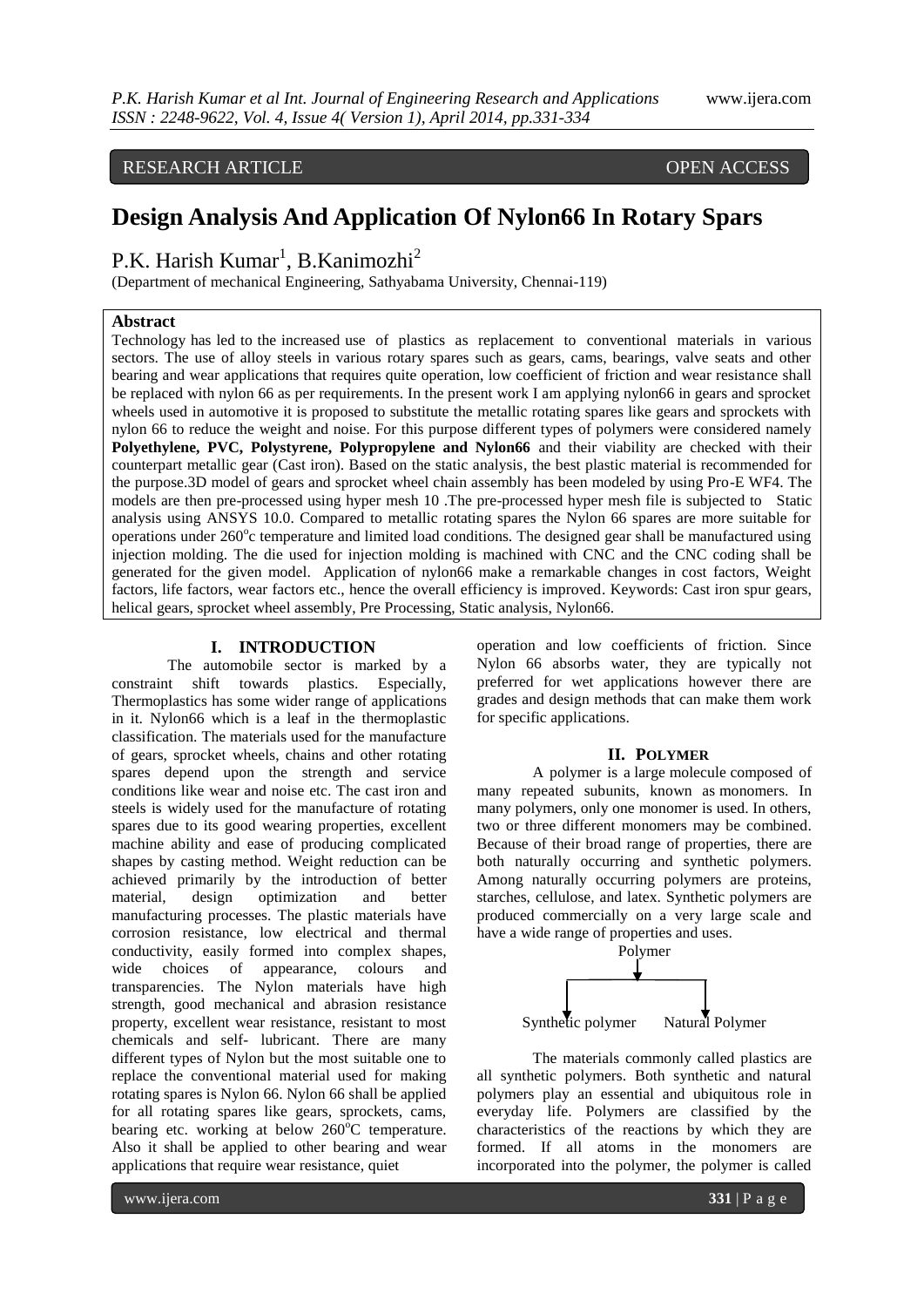an addition polymer. Polyesters are an important class of commercial polymers, as are polyamides (nylon).The term "polymer" derives from the ancient Greek word (polus, meaning "many, much") and (meros, meaning "parts"), and refers to a [molecule](http://en.wikipedia.org/wiki/Molecule) whose structure is composed of multiple repeating units, from which originates a characteristic of high [relative molecular mass](http://en.wikipedia.org/wiki/Relative_molecular_mass) and attendant properties

## **III. SYNTHETIC POLYMER**

Synthetic [polymers](http://en.wikipedia.org/wiki/Polymers) are human-made polymers. From the utility point of view they can be classified into four main Categories: [thermoplastics,](http://en.wikipedia.org/wiki/Thermoplastic) [thermosets,](http://en.wikipedia.org/wiki/Thermoset) [elastomers](http://en.wikipedia.org/wiki/Elastomer) and [synthetic](http://en.wikipedia.org/wiki/Synthetic_fiber)  [fibres.](http://en.wikipedia.org/wiki/Synthetic_fiber)



#### **IV. Thermoplastic polymer**

Thermoplastic materials are those materials that are made of polymers linked by intermolecular interactions or van der Waals forces, forming linear or branched structures. A thermoplastic material it can be compared to a set of strings that are mixed on a table, each of these string is represents a polymer, the greater degree of mixing of the strings greater the effort will be made to separate the strings from each other, due the friction that occurs between each of the cords offers resistance to separate.



**Fig. 4.1 Thermoplastic Polymer**

The difference between thermoplastics and [thermosetting](http://thermosetting.askdefine.com/) plastics is that thermoplastics become soft, remold able and weld able when heat is added.

#### **List of Thermoplastics**

Thermoplastics are polymers that become liquid when heated and return to the solid state when cooled. This cycle of melting and freezing can be repeated, so that the plastic can be reshaped by

- i. [Polyethylene](http://www.askdefine.com/search?q=Polyethylene) (PE)
- ii. [Polyvinyl chloride](http://www.askdefine.com/search?q=Polyvinyl%20chloride) (PVC)
- iii. [Polystyrene](http://www.askdefine.com/search?q=Polystyrene) (PS)
- iv. Nylon
- v. [Polypropylene](http://www.askdefine.com/search?q=Polypropylene) (PP)
- vi. [Polyamide-imide](http://www.askdefine.com/search?q=Polyamide-imide) (PAI)
- vii. [Polybutylene](http://www.askdefine.com/search?q=Polybutylene) (PB)
- viii. [Polycaprolactone](http://www.askdefine.com/search?q=Polycaprolactone) (PCL)
- ix. [Polycarbonate](http://www.askdefine.com/search?q=Polycarbonate) (PC)
- x. [Polyketone](http://www.askdefine.com/search?q=Polyketone) (PK)
- xi. [Polyester](http://www.askdefine.com/search?q=Polyester)
- xii. [Polyhydroxyalkanoates](http://www.askdefine.com/search?q=Polyhydroxyalkanoates) (PHAs)
- xiii. [Polybutylene terephthalate](http://www.askdefine.com/search?q=Polybutylene%20terephthalate) (PBT)
- xiv. [Polybutadiene](http://www.askdefine.com/search?q=Polybutadiene) (PBD)
- xv. [Polyamide](http://www.askdefine.com/search?q=Polyamide) (PA or Nylon)
- xvi. [Celluloid](http://www.askdefine.com/search?q=Celluloid)
- [Acrylic](http://www.askdefine.com/search?q=Polymethyl%20methacrylate)
- xviii. [Polyamide-imide](http://www.askdefine.com/search?q=Polyamide-imide) (PAI)

#### **V. NYLON66**

Nylon66 is a generic designation for a family of [synthetic polymers](http://en.wikipedia.org/wiki/Synthetic_polymer) known generically as aliphatic [polyamides.](http://en.wikipedia.org/wiki/Polyamide) Nylon is one of the most commonly used polymers. The automobile sector is marked by a constraint shift towards plastics. Especially, Thermoplastics has some wider range of applications in it. The current day to day application of nylon 66 is very limited than it is to be. The materials used for the manufacture of gears, sprocket wheels, chains and other rotating spares depend upon the strength and service conditions like wear and noise etc.. Weight reduction can be achieved primarily by the introduction of better material, design optimization and better manufacturing processes. The plastic materials have corrosion resistance, low electrical and thermal conductivity, easily formed into complex shapes, wide choices of appearance, colours and transparencies. The introduction of plastic materials was made it possible to reduce the weight of the rotating spares without any reduction on load carrying capacity and stiffness.

| <b>Comparison between steel and Nylon66</b> |  |  |
|---------------------------------------------|--|--|
|                                             |  |  |

| S.NO         | <b>PROPERTIES</b> | <b>STE</b> | <b>NYL</b> |
|--------------|-------------------|------------|------------|
|              |                   | EL         | 66         |
|              | Hardness          | 106.       | 118-120    |
|              |                   |            |            |
|              | Tensile Strength  | 67.7       | 85         |
|              | $(N/Mm^2)$        |            |            |
| $\mathbf{3}$ | Flexural Yield    | 40         | 145-310    |
|              | Strength (Mpa)    |            |            |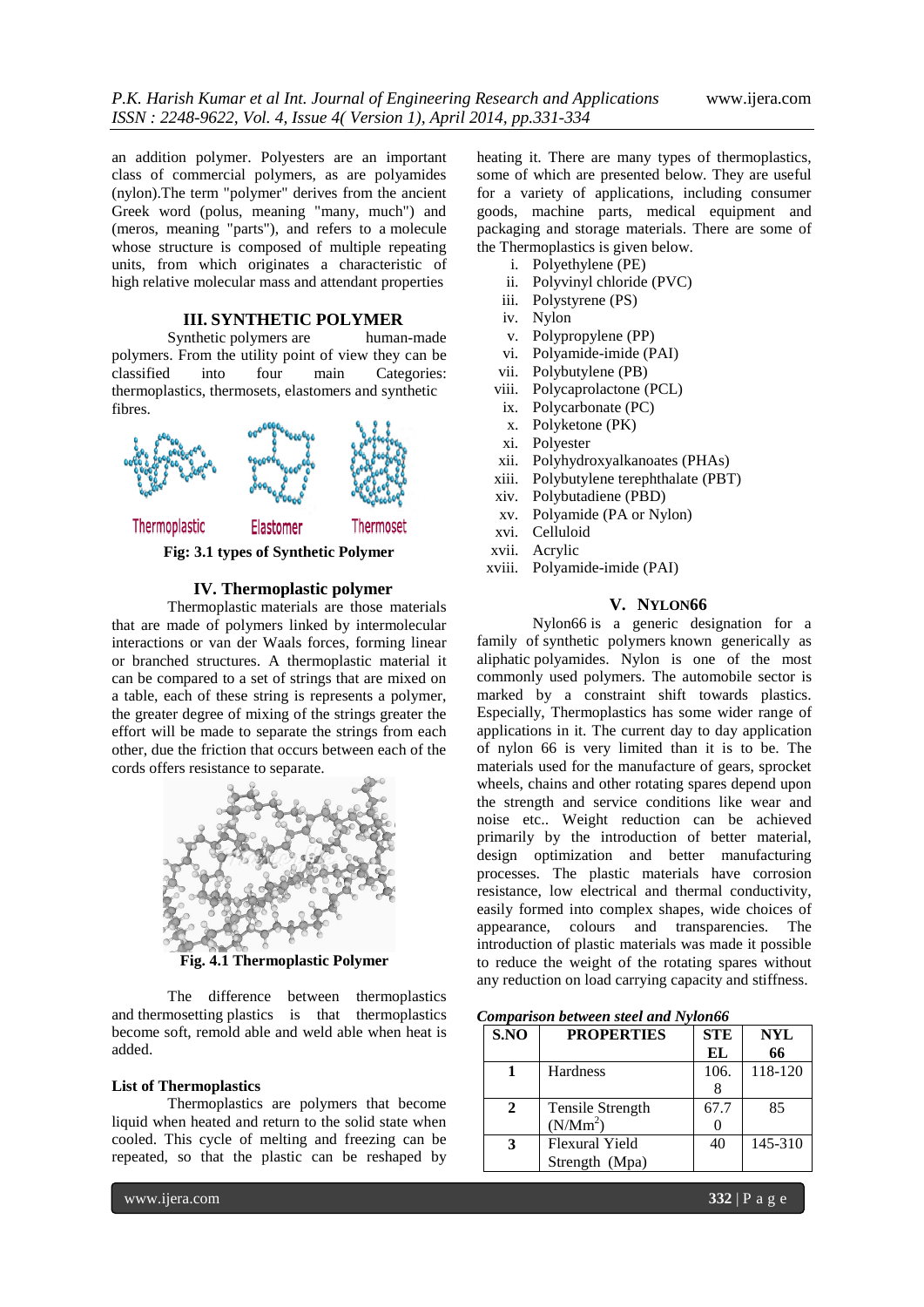*P.K. Harish Kumar et al Int. Journal of Engineering Research and Applications* www.ijera.com *ISSN : 2248-9622, Vol. 4, Issue 4( Version 1), April 2014, pp.331-334*

| 4  | <b>Elongation At Break</b> | 13   | $5-640$ |
|----|----------------------------|------|---------|
|    | (% )                       |      |         |
| 5  | <b>Melting Point</b>       | 1470 | 260     |
|    | (Celsius)                  |      |         |
| 6  | Thermal                    | 46   | 0.53    |
|    | Conductivity (w/m-         |      |         |
|    | k)                         |      |         |
| 7  | Tensile                    | 240  | 5500    |
|    | Modulus(Mpa)               |      |         |
| 8  | Density $(Kg/M^3)$         | 7860 | 1400    |
|    |                            |      |         |
| 9  | <b>Yield Stress</b>        | 285  | 82.8    |
|    | $(N/Mm^2)$                 |      |         |
| 10 | Poisons Ratio              | 0.3  | 0.39    |
|    |                            |      |         |

## **VI. FINITE ELEMENT ANALYSIS OF SPROCKET**



**2. Analysis of Spur Gear (Nylon66)**



**3. Meshing a spur Gear by using Hyper Mesh**



Our Project work on plastic gear for Sprocket and helical gear is to provide the following advantages:

- Easy mass production
- Less number of operation
- Requires less labours
- Free from corrosion
- Smooth transmission

LIGHTWEIGHT 15-20% the weight of stainless steel components.

LUBRICATION requires no lubrication can be formulated to be non-Conductive, conductive or nonmagnetic.

MASTERLINKS All links or the plastic chain is unit master links snap together and all chains are<br>adjustable to any desire length. adjustable to any desire INTERCHANGEABLE Completed with existing metal chain and sprockets drives. Plastic chain can be used with steel sprockets or plastic sprockets.

NOISE Noise Level is greatly reduced.

CHEMICAL RESISTANCE Excellent chemical and solvent resistance to corrosive environmental conditions.

CLEANINESS Excellent where cleanliness of drive is important.

DESIGN CAPABILITIES Various attachments as side link pins can be incorporated into design at minimal tooling costs.

### **VII. CONCLUSION**

Replacement of Conventional materials with newer products for the practical application as reduced the pressure on the non-renewable resources. Plastics through non-biodegrade able can be recycled to minimize the ill effects of non-decomposable nature of these polymers. The plastic materials are chosen so that it can fulfill the physical and mechanical properties of the existing wheel in sprocket. The thermal properties of the materials selected most also are considered the plastic material chosen is a composite of nylon66,  $m\omega_{2}$ , and gas filled. The model of the plastic gear wheel is